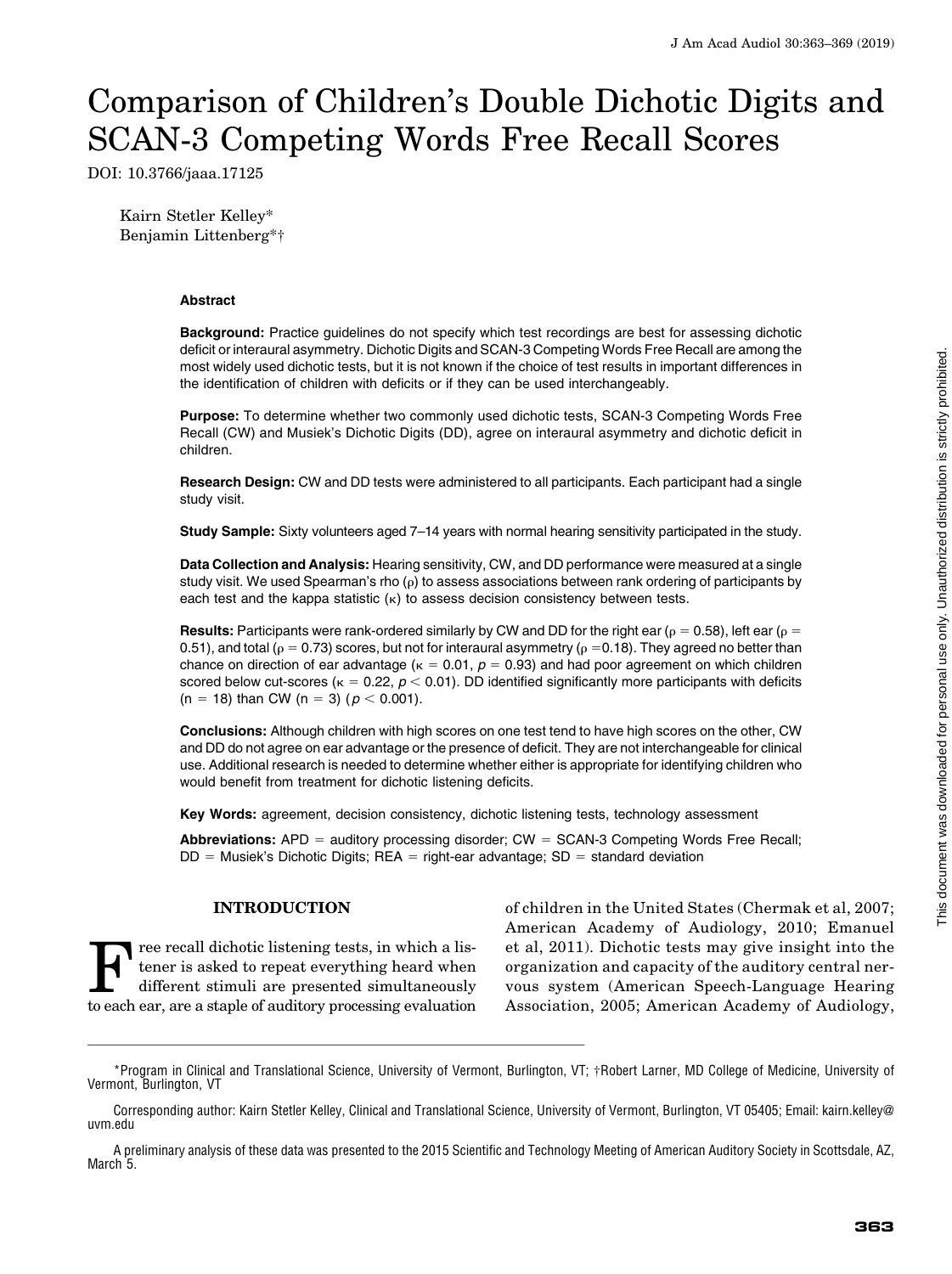2010; Hugdahl, 2011). Although dichotic speech test scores vary somewhat with listener characteristics (e.g., age, cognition, and handedness), stimulus type (i.e., syllables, words, digits, or sentences), and stimulus complexity (e.g., length, degradation, or linguistic load), normal listeners of all ages tend to show a small right-ear advantage (REA) when comparable stimuli are presented to each ear (Cullen et al, 1974; Musiek, 1983a; Noffsinger et al, 1994; Noffsinger et al, 1996; Wilson and Jaffe, 1996; Wilson and Leigh, 1996). In people with documented lesions, bilaterally low scores on dichotic listening speech tests are associated with damage to the auditory cortex and asymmetric right- and left-ear scores are consistent with unilateral lesions or damage to the corpus callosum (Kimura, 1961; Musiek, 1983b; Musiek et al, 1991). Low and asymmetric dichotic listening scores in children have been associated with reading and language disorders (Abigail and Johnson, 1976; Moncrieff and Musiek, 2002; Agnew, 2004; Dlouha et al, 2007; Moncrieff and Black, 2008).

The American Academy of Audiology Clinical Practice Guidelines for Diagnosis, Treatment, and Management of Children and Adults with Central Auditory Processing Disorder (APD) (American Academy of Audiology, 2010) advises that interpretation of dichotic listening test results should include both interaural asymmetry (i.e., difference between right- and left-ear performance by a listener) and listener performance relative to normative cutoff criteria [i.e., two standard deviations (SDs) below normal-listeners' mean]. The guidelines state that "a child with a typically developing auditory system should (...) have greater right-ear score than left-ear score on dichotic speech tasks. This REA diminishes and left-ear performance improves as the child matures. Findings other than these, such as an exaggerated REA or a left-ear advantage, have implications for the diagnosis of (central) auditory processing disorder.'' They recommend avoiding diagnosis of APD in the face of conflicting test findings such as "right-ear deficit" on one task combined with a left-ear deficit on another similar task within the same individual.'' However, the recommendation to cross-check the direction of ear advantage among dichotic tasks has not been validated among the many dichotic tests available, nor the many different strategies used to quantify and compare interaural asymmetry (Harshman and Lundy, 1988; Kelley and Littenberg, 2018). If audiologists administer only one dichotic measure to save time and prevent fatigue, it is important to know whether different tests yield similar results. Adults' performance on dichotic tests using syllables, words, digits, and sentences has been compared (Musiek 1983a; Noffsinger et al, 1994; Wilson and Jaffe, 1996), but no similar comparison is available for children.

The purpose of this study was to compare children's performance on two free recall dichotic listening tests that are among the most commonly used for contributing to clinical diagnosis of APD (Emanuel, 2002; Chermak et al, 2007; Emanuel et al, 2011): SCAN-3 Competing Words Free Recall (CW) (Keith, 2009a,b) and Double Dichotic Digits (DD) (Musiek, 1983a). Performance on CW is considered abnormal if the total score (right plus left) falls below the age-specific cutscore or if interaural asymmetry is greater than that expected for age. DD is evaluated against age-specific cut-scores for right and left ears. Failing in only one ear on DD implies asymmetry, but there are no guidelines for how to interpret the size of asymmetry in the presence of bilaterally low scores on DD. Scores and classification of individual children by free recall CW and DD have not previously been directly compared in a single sample. We sought to determine whether children who had high scores on one test also scored well on the other test. If the tests are measuring the same construct, they should agree on rank ordering of listeners. We also wanted to determine whether CW and DD could be used interchangeably to describe ear advantage and to identify children with abnormal dichotic listening.

# METHODS

This is a cross-sectional, concurrent, within-subjects assessment of agreement of children's performance on CW and DD tests measured at a single study visit in the spring of 2014. The data were collected as part of a study of test–retest reliability that demonstrated no systematic change in CW or DD on retest and no difference in within-subject SD between CW and DD scores based on 40 items (Kelley and Littenberg, 2019). In the present article, we compare scores from only the first administration of each test. The study was approved by the University of Vermont Committee on Human Research. Child consent (age 11 years and older) or assent (age 10 years and younger) and guardian consent were documented at the start of the visit. K.S.K. administered all aspects of the protocol, including scheduling, testing, and follow-up as needed.

# Participants

English-speaking volunteers between the ages of 7 and 14 years, with normal hearing sensitivity and able to complete the study visit, were eligible to participate. Participants were recruited using flyers, word of mouth, and social media postings. Participants were provided with a report of test performance and coupons donated by local businesses (e.g., arcade card and free beverage) to thank them for their time and cooperation. Demographic information (gender, race, ethnicity, education of adults in household, and household income) and participants' characteristics (handedness; difficulties with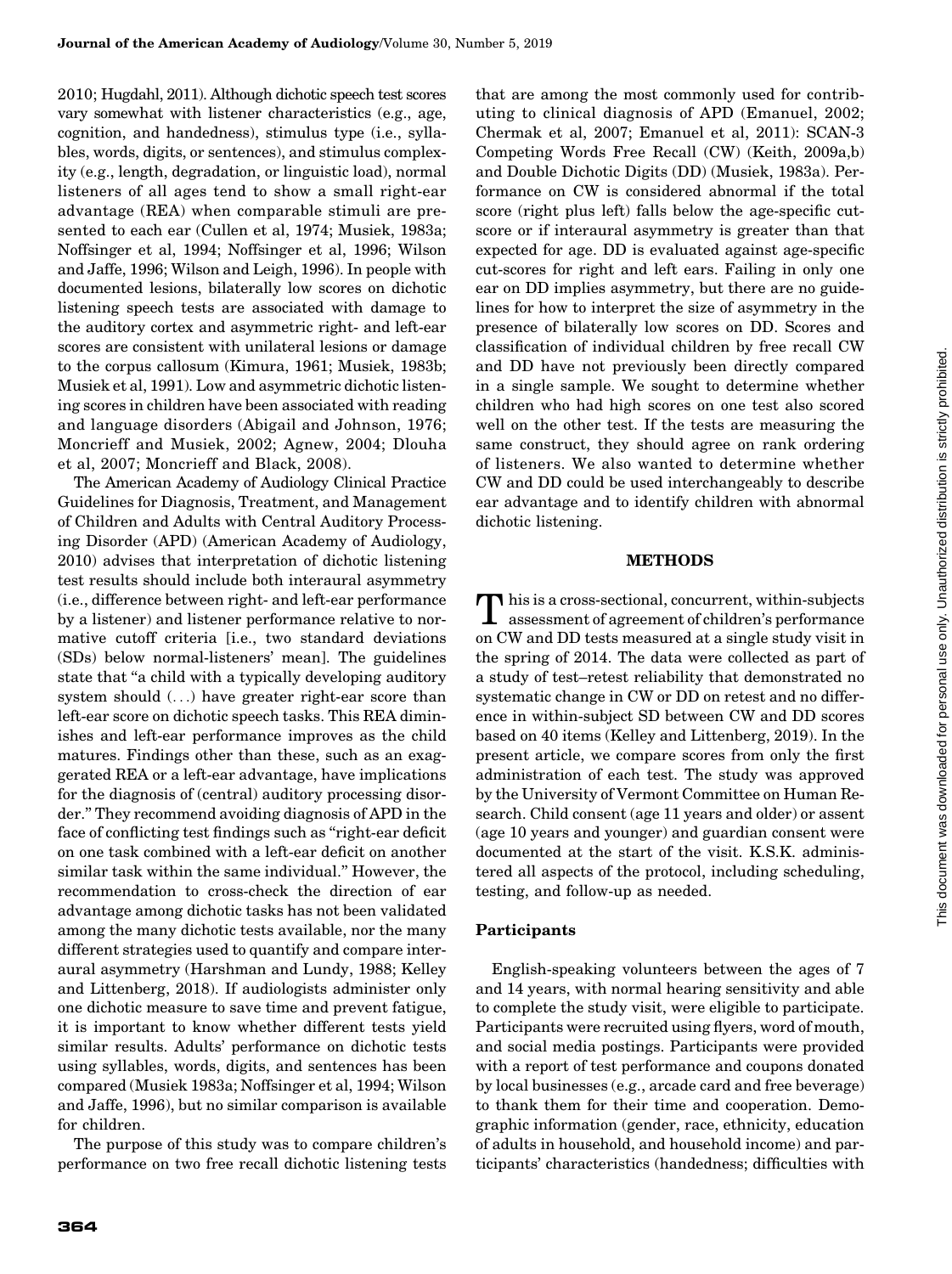academics, attention, or development; special services received; medications; and musical training) were captured on a questionnaire completed by the adult(s) accompanying the participant to the study visit.

# Environment and Equipment

Testing was conducted between April and June of 2014 in an International Acoustics Company double-walled audiology booth using a GSI-61 clinical audiometer (Grason-Stadler, Eden Prairie, MN) and the participant's choice of EAR-Tone 3A insert earphones or Telephonics TDH-50P headphones (Telephonics, Huntington, NY). All were calibrated to the ANSI standard (ANSI, 1996; 1999). Hearing sensitivity was measured for each at 500, 1000, 2000, and 4000 Hz using a modified Hughson– Westlake method (Carhart and Jerger, 1959). Participants were eligible for dichotic testing if hearing sensitivity was better than 20-dB HL in each ear.

Dichotic stimuli were presented from a commercially available (Denon, Japan) CD changer. Dichotic tests were administered at 50-dB HL on the audiometer dial, which corresponded to the recommended presentation of 50-dB HL for CW and to 59-dB HL for DD, acceptably close to recommended 50-dB SL re: spondee threshold (which we did not measure for this study). Dichotic tests were presented after hearing sensitivity was documented. The order of the dichotic tests was determined for each participant by block randomization.

#### SCAN-3 Competing Words (CW)

The stimuli for Competing Words (CW) subtest of the SCAN-3 (Keith, 2009a,b) were 40 single-syllable English words (20 dichotic pairs) spoken by a male voice. Recorded instructions preceding test materials instructed participants to repeat both words for each pair. Each word pair was presented once during the test. For clinical use, there is a right- and a left-ear list. In this study, the routing of the stereo channels was randomized, so approximately half the children had the "right list" directed to their left ear. Reliability for CW is reported as Pearson's product-moment correlation coefficient of  $r = 0.59$  for children and  $r = 0.69$  for adolescents and adults (Keith, 2009a,b). Kelley and Littenberg (2019) measured average within-subject SD of 5.3% for total (40-item) scores and 7.6% for ear-specific (20-item) measures.

Participants' responses were scored as correct or incorrect for each target word (i.e., child did or did not repeat the target word). Participants were classified using the diagnostic cut-scores for their specific ages as published in the test manuals for SCAN-3 for Children (Keith, 2009b) and SCAN-3 for Adolescents and Adults (Keith, 2009a). Cut-scores for SCAN-3 were derived from a normative sample stratified by age, gender, race/ethnicity, geographic region, and educational level of the primary caregiver. It is important to note that SCAN-3 is a fully normed diagnostic test distinct from the earlier SCAN Screening Test for APD (Keith, 1986).

Dichotic deficit on CW was defined as having a total score (right plus left) more than two SDs below the mean for age or interaural asymmetry (right minus left) more extreme than 96% of the normative sample for age (2% at each tail of the distribution).

# Double Dichotic Digits (DD) Test

Musiek's Dichotic Digits (DD) test (Hurley and Musiek, 1997) double pairs stimuli were audio recordings of single-syllable digits (1–10, excluding 7) spoken in English by a male voice. Each of the 20 trials of the test included two consecutive pairs of digits presented to each ear (four digits total per trial). The listener was instructed by the test administrator that she/he would be hearing different numbers in each ear at the same time and should repeat all of the numbers heard, regardless of the order. As per Musiek's recommended protocol (Musiek, 1983a), the recording was paused if participants needed more time to respond. Musiek et al (1991) reported test–retest reliability of DD as  $r = 0.77$ . Kelley and Littenberg (2019) measured average within-subject SD of 5.2% for ear-specific 40-item scores. Audiologists are advised to collect local norms for DD (Musiek, 1983a), but sample cutoff criteria for DD right-and left-ear scores are available (Bellis, 2002; Rosenberg, 2011). We used the cut-scores published in Bellis (2002) because peers indicate these criteria are in common use.

Dichotic deficit on DD was defined as having either right-ear score or left-ear score below the age-specific cutoffs published in Bellis (2002).

# Analysis

CW and DD right ear, left ear, and total scores are presented as proportion correct (number of correct responses divided by number of stimuli presented). Interaural asymmetry is presented as the number of items different (right-ear number correct minus left-ear number correct). We used Wilcoxon's sign-rank test to compare scores between tests and between ears.

We sought to determine if CW and DD were measuring the same underlying phenomenon (efficiency of right- and left-auditory pathways) by comparing the association between each test's raw (right and left) and calculated scores (total and difference). Because the distribution of scores violated the assumptions required to interpret linear correlation, we used the Spearman correlation coefficient  $(\rho)$  to quantify the association between rank ordering by each score. The null hypothesis was ''no association'' for each of the four comparisons (right, left, total, and asymmetry).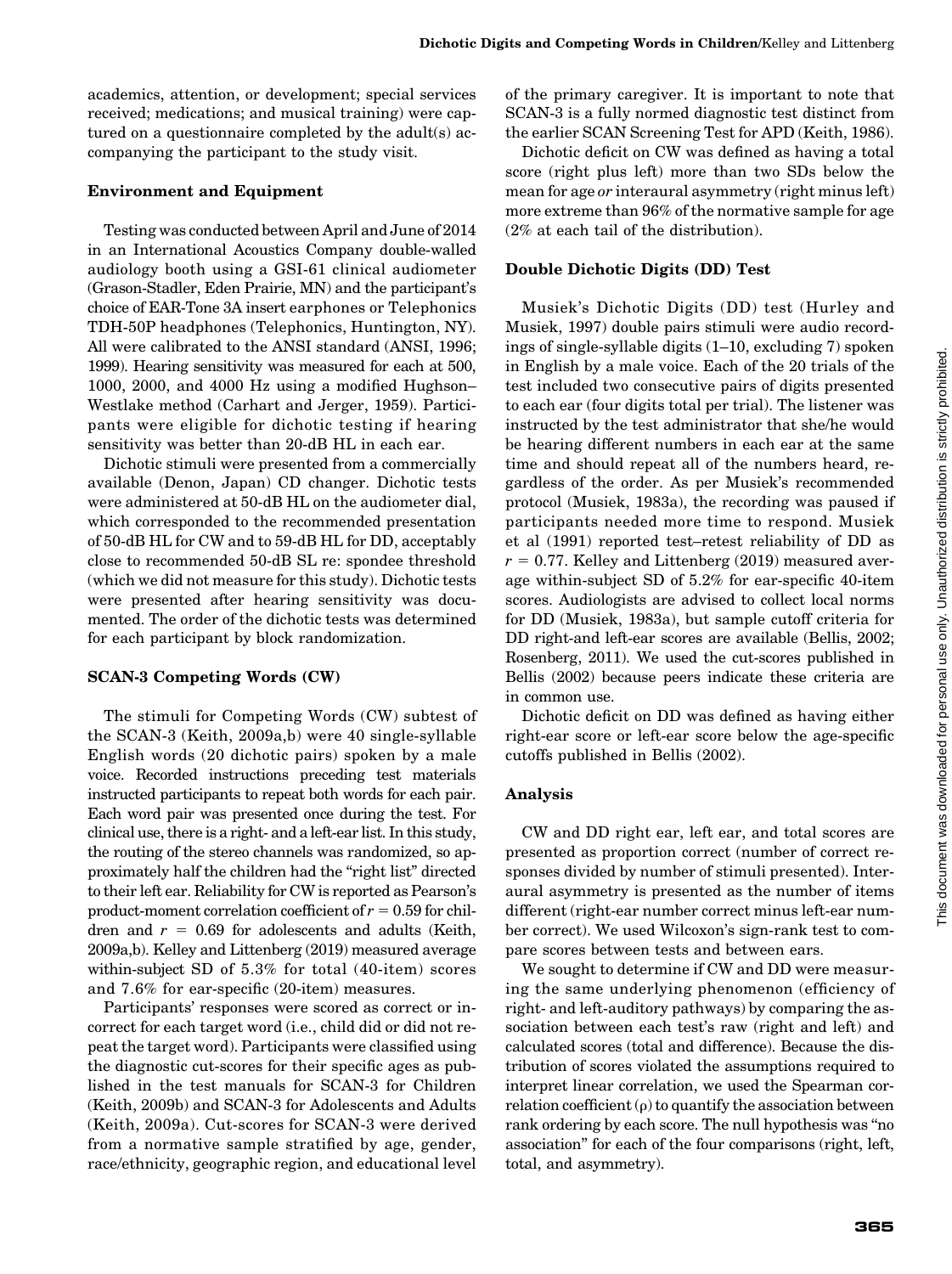Characteristics Mean or n (SD or %) Age (years), mean (SD) 10.0 (1.9) Female, no. (%) 31 (52%) Right handed, no. (%) 56 (93%) Homeschool, no. (%) 5 (8%) Non-Hispanic white (%) 51 (85%) Highest parental education High school, no.  $(\%)$  2 (3%) College, no. (%) 22 (37%) Graduate, no. (%) 36 (60%) Annual household income  $<$ \$25K, no. (%) 4 (7%) \$25K–\$74K, no. (%) 23 (38%) \$75–\$99K, no. (%) 21 (35%) .\$99K, no. (%) 12 (20%)

Table 1. Characteristics of 60 Participants

Decision consistency of CW and DD pass/fail classification and classification of interaural asymmetry (REA present or absent) was evaluated using the kappa coefficient  $(\kappa)$ . Kappa compares observed agreement to the amount of chance agreement expected, given the distribution of the two variables compared (Viera and Garrett, 2005). We classified each participant as having REA on a test if the right-ear score minus the left-ear score was greater than zero.

#### **RESULTS**

 $\bar{J}$  e enrolled 60 volunteer participants aged 7–14 years with normal hearing sensitivity. Characteristics of participants are summarized in Table 1. About one-third  $(n = 22)$  were receiving support in school for developmental, educational, or emotional difficulties; 10 were reported as having attention deficit hyperactivity disorder. Adult-completed questionnaires of 13 participants endorsed ''concerns about hearing, listening, or ability to understand.''

Dichotic test scores are summarized in Table 2. Participants had higher proportions of correct responses on DD than CW ( $p < 0.001$ ) and higher right-ear than leftear scores on both CW ( $p < 0.001$ ) and DD ( $p < 0.001$ ). Mean interaural asymmetry was 1.6 words on CW and 2.2 digits on DD. Having a higher score on the right ear was associated with having a higher left-ear score on both CW ( $\rho = 0.43$ ,  $p < 0.001$ ) and DD ( $\rho = 0.52$ ,  $p < 0.001$ ).

# Association between CW and DD Scores

Participants were rank-ordered similarly (see Figure 1) by DD and CW right-ear scores ( $\rho = 0.58$ ,  $p < 0.0001$ ) and left-ear scores ( $\rho = 0.51$ ;  $p < 0.0001$ ). The association was even stronger (see Figure 2) between CW and DD total correct scores ( $\rho = 0.73$ ,  $p < 0.0001$ ). The association of rankings by CW and DD interaural asymmetry scores (right-left) was weak ( $\rho = 0.18$ ) and not statistically significant ( $p = 0.18$ ) (see Figure 2).

#### Interaural Asymmetry Measured by CW and DD

Thirty-eight participants had REA on CW. DD identified 34 participants with REA. The two tests agreed on the presence of REA for only 31/60 participants (52%), a result easily explained by chance (see Table 3;  $\kappa$  = 0.01;  $p = 0.93$ .

#### Listener Performance Relative to Normative Cutoff Criteria on CW and DD

DD identified significantly more participants with dichotic deficits (n = 18) than CW (n = 3) ( $p$  < 0.001) (see Table 4). The two tests agreed on classification of 45/60 participants (75%,  $\kappa = 0.22$ ,  $p < 0.01$ ). Based on the proportion of participants classified as passing by each test, agreement of 68% is expected by chance. The observed agreement of 75% is only 7% higher than the agreement expected by chance and is, therefore, classified as ''poor agreement.'' When there was disagreement between the tests  $(n = 15)$ , participants were always classified as normal by CW but abnormal by DD. Among the children who were classified as having abnormal dichotic listening by both tests  $(n = 3)$ , one had bilaterally low scores on DD, low CW total, and normal interaural asymmetry; one had bilaterally low scores on DD, low CW total, and abnormal CW interaural asymmetry; and one low DD left-ear score with abnormally large CW REA and abnormal CW total score.

#### DISCUSSION

**Y** urrent theoretical models of APD underpinning  $\boldsymbol{J}$  practice guidelines for audiologists (American Speech-Language Hearing Association, 2005; American Academy of Audiology, 2010) posit that dichotic listening is one of several processes that could be impaired by

Table 2. Mean (SD) and Range of 60 Participants' Competing Words (CW) and Dichotic Digits (DD) Scores

| Test      | Right Ear            | Left Ear           | Total Score        | Interaural Asymmetry          |
|-----------|----------------------|--------------------|--------------------|-------------------------------|
| <b>CW</b> | 64% (14) [30, 90]    | 55% (19) [0, 90]   | 59% (14) [22, 90]  | 1.7 words $(3.7)$ $[-5.10]$   |
| DD        | $90\%$ (9) [65, 100] | 84% (15) [28, 100] | 87% (11) [47, 100] | 2.2 digits $(4.1)$ $[-5, 16]$ |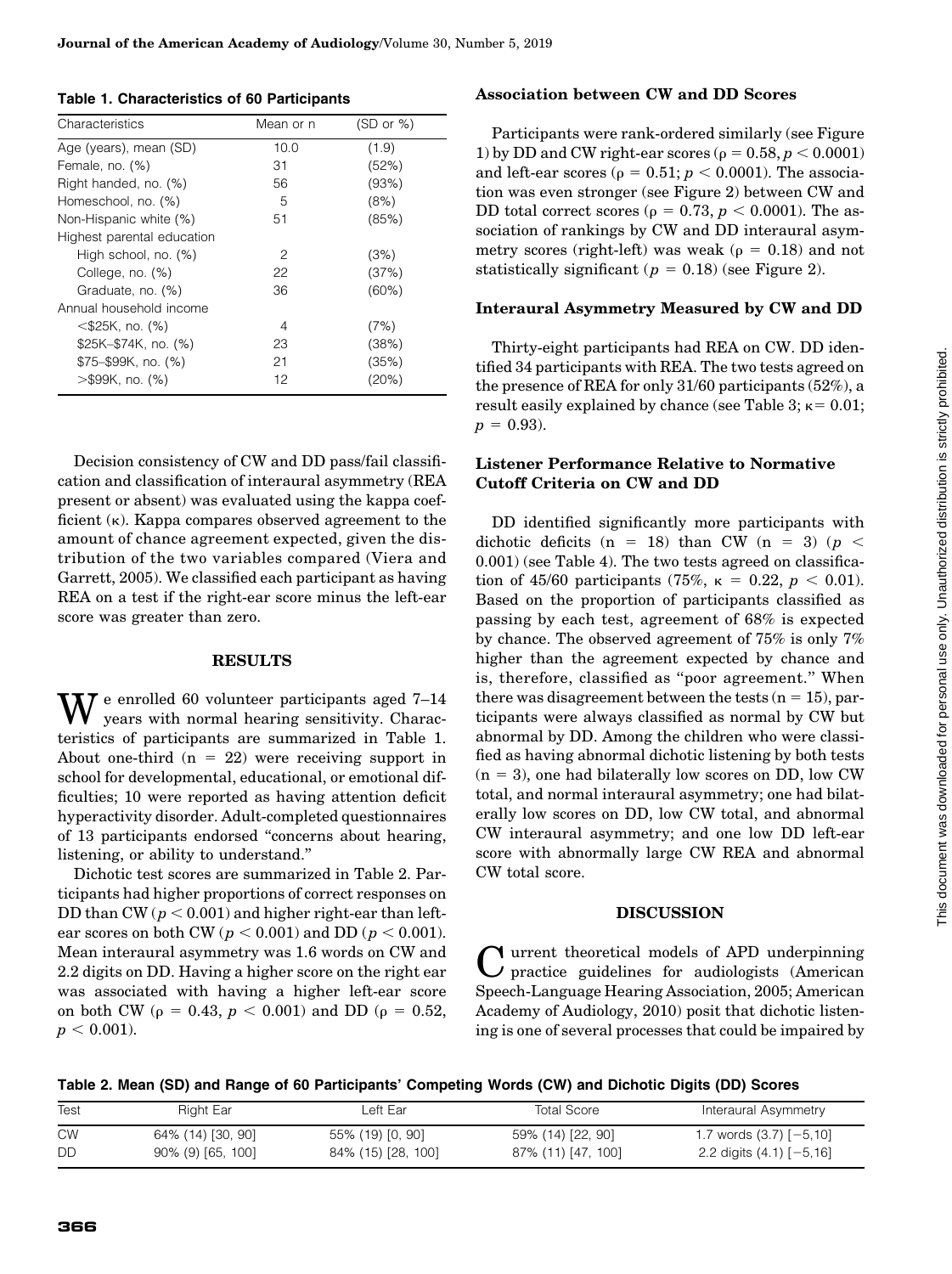

**Figure 1.** Association between right- and left-ear scores on Competing Words and Dichotic Digits tests ( $n = 60$ ).

disruption of auditory neural pathways. Consistently low or asymmetric dichotic listening scores could reflect APD. Inconsistent patterns of responses (e.g., right-ear deficit on one task combined with a left-ear deficit on another, similar task) may be a result of attention or cognitive processes and would not contribute to supporting a diagnosis of APD. Audiologists are given flexibility to select among normed dichotic tests, with the implied expectation that similar tests will reveal similar patterns of results if abnormal scores are in fact because of impaired dichotic processing.

The purpose of this study was to determine if children were classified similarly by two dichotic tests in common clinical use. Because the two tests present the



# CW and DD Ear Total and Interaural Asymmetry

Figure 2. Associations between Competing Words and Dichotic Digits total scores and interaural asymmetry.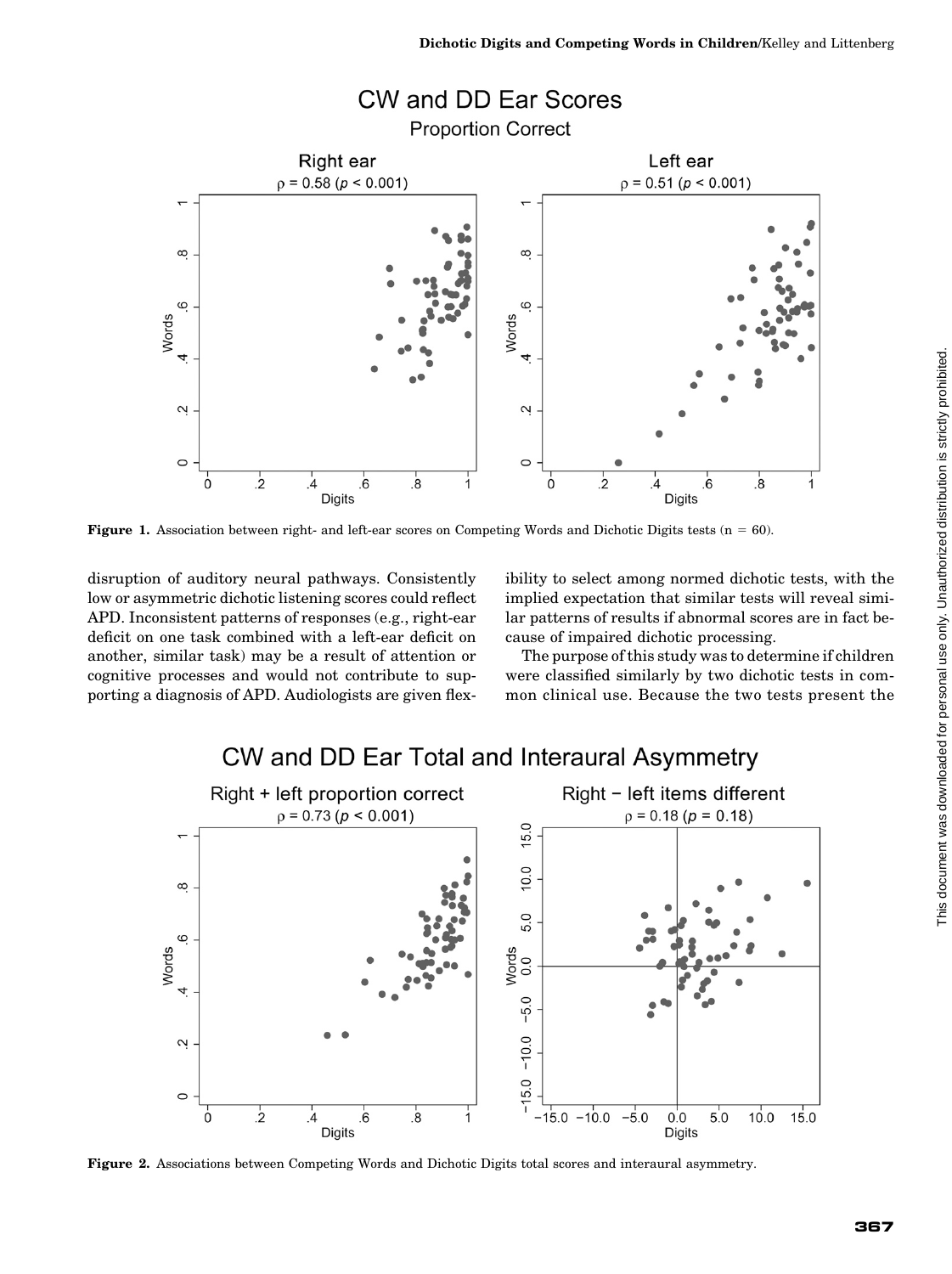Table 3. REA Classification by Competing Words and Dichotic Digits Tests

|               | Digits |            |       |
|---------------|--------|------------|-------|
|               | No REA | <b>REA</b> | Total |
| CW no REA     | 11     | 14         | 25    |
| <b>CW REA</b> | 15     | 20         | 35    |
| Total         | 26     | 34         | 60    |

listener with similar tasks, we expected agreement between the two tests would be high. Instead, we observed poor agreement on both direction of ear advantage and classification of children as normal or disordered. These data demonstrate that the two tests cannot be used interchangeably to describe interaural asymmetry or to identify children with dichotic listening deficit. Both tests showed an average interaural asymmetry that favored the right ear as expected, but CW and DD had only chance agreement on which individuals had REA. The association between ranking of participants in the study sample by size and direction of asymmetry (right-left) between CW and DD was also indistinguishable from chance. This lack of association could be due to homogeneity in the study sample, poor precision of interaural asymmetry estimates, or that the two tests are measuring fundamentally different phenomena. Few children in our sample have significant asymmetry, and noise in the measurements could obscure small differences. However, if poor precision prevents the detection of association between interaural asymmetry measures by CW and DD, it is unclear how audiologists could use direction of ear advantage to cross-check individuals' results.

In our sample, DD identified six times more children as abnormal than did CW (30% versus 5%). Using published criteria, 25% of participants ( $n = 15$ ) were diagnosed as disordered by DD but not by CW. Because the cutoff criteria use different scores (DD right and left versus CW total and difference), it is not clear whether poor agreement is caused by different sensitivity and specificity or whether the scores represent measurements of different constructs. However, whatever the source of disagreement, the tests were clearly not interchangeable in this sample. If an audiologist is using only one test to evaluate dichotic listening, the test selected will have an important impact on the likelihood of whether a child is identified as having a dichotic deficit.

Table 4. Participants Normal/Abnormal Classification of Dichotic Performance by Competing Words and Dichotic Digits Tests

|             | DD Abnormal | <b>DD</b> Normal | Total |  |
|-------------|-------------|------------------|-------|--|
| CW abnormal |             |                  |       |  |
| CW normal   | 15          | 42               | 57    |  |
| Total       | 18          | ハつ               | 60    |  |

If an audiologist is using CW and DD in parallel for a cross-check protocol, a third test will often be needed to evaluate the children who have disagreement on the first two tests (Jerger and Hayes, 1976; Turner, 2003).The findings of the present study add to the growing body of literature that questions whether a diagnosis of APD is viable and demonstrates the importance of explicitly reporting exactly the tests and criteria used in the diagnosis of individual children (Wilson and Arnott, 2013; Vermiglio, 2014; DeBonis, 2015). It is possible that the fundamental assumption that all dichotic tests measure similar phenomenon is wrong. At the very least, differences in test selection may introduce an important outcome: a lack of consistency of results among audiologists.

# Limitations

This study is limited to a sample of mostly typically developing volunteers with few participants identified by either test as abnormal. The very narrow range of interaural asymmetry scores (about  $-5$  to  $+15$ ) observed in this sample may not reveal an association that could be apparent in a clinical sample. Differences between the two tests in maturational effects on size of ear advantage could also potentially decrease the apparent association between scores across the age range of the children tested. In addition, the reduced power of nonparametric statistics might have contributed to the apparent lack of association in ear difference between the two tests, but our data violated the assumptions necessary to interpret linear correlation.

Because there is no gold standard for dichotic listening deficit, we cannot address questions about which test is more accurate or why the sensitivity and specificity of the two tests appears to be different.

# Conclusions

Scores on Dichotic Digits and Competing Words Free Recall tests are associated, but the two tests do not agree on interaural asymmetry or on which children should be identified with dichotic listening deficits. The tests are not interchangeable for clinical use. Additional research is urgently needed to determine if either of the tests is appropriate for identifying children who would benefit from treatment for dichotic listening deficits. Clinicians should be transparent about this uncertainty to patients, families, and referring providers before administering dichotic listening tests.

# **REFERENCES**

Abigail ER, Johnson EG. (1976) Ear and hand dominance and their relationship with reading retardation. Percept Mot Skills 43(3):1031–1036.